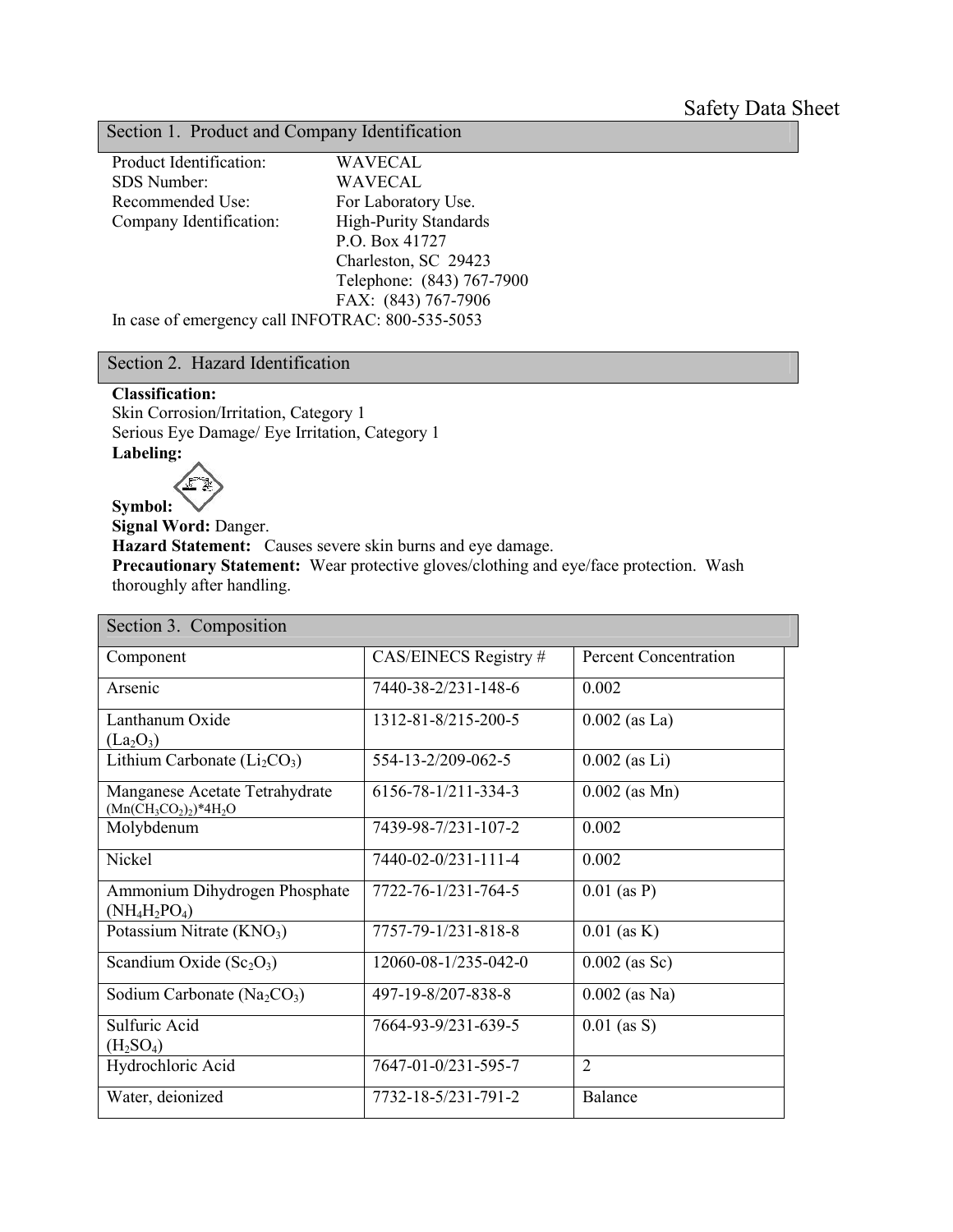| <b>Safety Data Sheet No. WAVECAL</b> | Date: April 18, 2014               |  |
|--------------------------------------|------------------------------------|--|
| <b>WAVECAL</b>                       | <b>Revision: 001</b>   Page 2 of 4 |  |

| Section 4. First Aid Measures                                                                           |  |
|---------------------------------------------------------------------------------------------------------|--|
| IF ON SKIN (or hair): Remove/Take off immediately all contaminated clothing. Rinse skin with            |  |
| water/shower. Wash contaminated clothing before reuse. Call a physician if irritation develops.         |  |
| IF IN EYES: Rinse cautiously with water for several minutes. Remove contact lenses, if present and easy |  |
| to do. Continue rinsing.                                                                                |  |

- **IF SWALLOWED:** Rinse mouth. Do NOT induce vomiting. Call a physician. May cause nausea, vomiting, and diarrhea.
- **IF INHALED:** Remove to fresh air and keep at rest in a position comfortable for breathing. May be harmful if inhaled. Material is extremely destructive to the tissue of the mucous membrane and upper respiratory tract.

**Target Organs:** Eyes, skin.

#### Section 5. Fire Fighting Measures

Fire & Explosion hazards: Hydrochloric acid is a negligible fire hazard when exposed to heat and/or flames. Hydrochloric acid may react with the evolution of heat on contact with water; the acid may release toxic, corrosive, flammable, or explosive gases.

Extinguishing Media: Use regular dry chemical, carbon dioxide, water, or regular foam. Specific Methods: Firefighters should wear proper protective equipment and self-contained breathing apparatus with full face piece operated in positive pressure mode.

## Section 6. Accidental Release Measures

Ventilate area of leak or spill. Wear appropriate personal protective equipment as specified in Section 8. Do not allow to enter drainage systems or water ways. Dike area and dilute spill with water and neutralize with soda ash, limestone, etc. Place the neutralized material into containers suitable for eventual disposal, reclamation, or destruction. Avoid breathing vapours, mist, or gas. Ensure adequate ventilation. Always dispose of in accordance with local regulations.

## Section 7. Handling and Storage

Store in a cool, dry, ventilated storage area with acid resistant floors and good drainage. Keep out of direct sunlight and away from heat, water, and incompatible materials. When diluting, the acid should always be added slowly to water and in small amounts. Refer to Section 8 for personal handling instructions.

Section 8. Exposure Controls and Personal Protection

Engineering Controls: Provide general and local (e.g., fume hood) ventilation systems to maintain airborne concentrations below the TLV. Ensure the availability of eyewash stations and safety showers.

Personal Protection: Wear proper gloves, safety glasses with side shields, lab coat/apron. **Exposure Limits:**

| Component         | <b>ACGIH TLV</b>         | <b>OSHA PEL</b>       |
|-------------------|--------------------------|-----------------------|
| Arsenic           | $0.01$ mg/m <sup>3</sup> | $10 \mu g/m^3$        |
| Lanthanum Oxide   | Not Available            | Not Available         |
| Lithium Carbonate | Not Available            | Not Available         |
| Manganese Acetate | $0.2 \text{ mg/m}^3$     | C 5 mg/m <sup>3</sup> |
| Tetrahydrate      |                          |                       |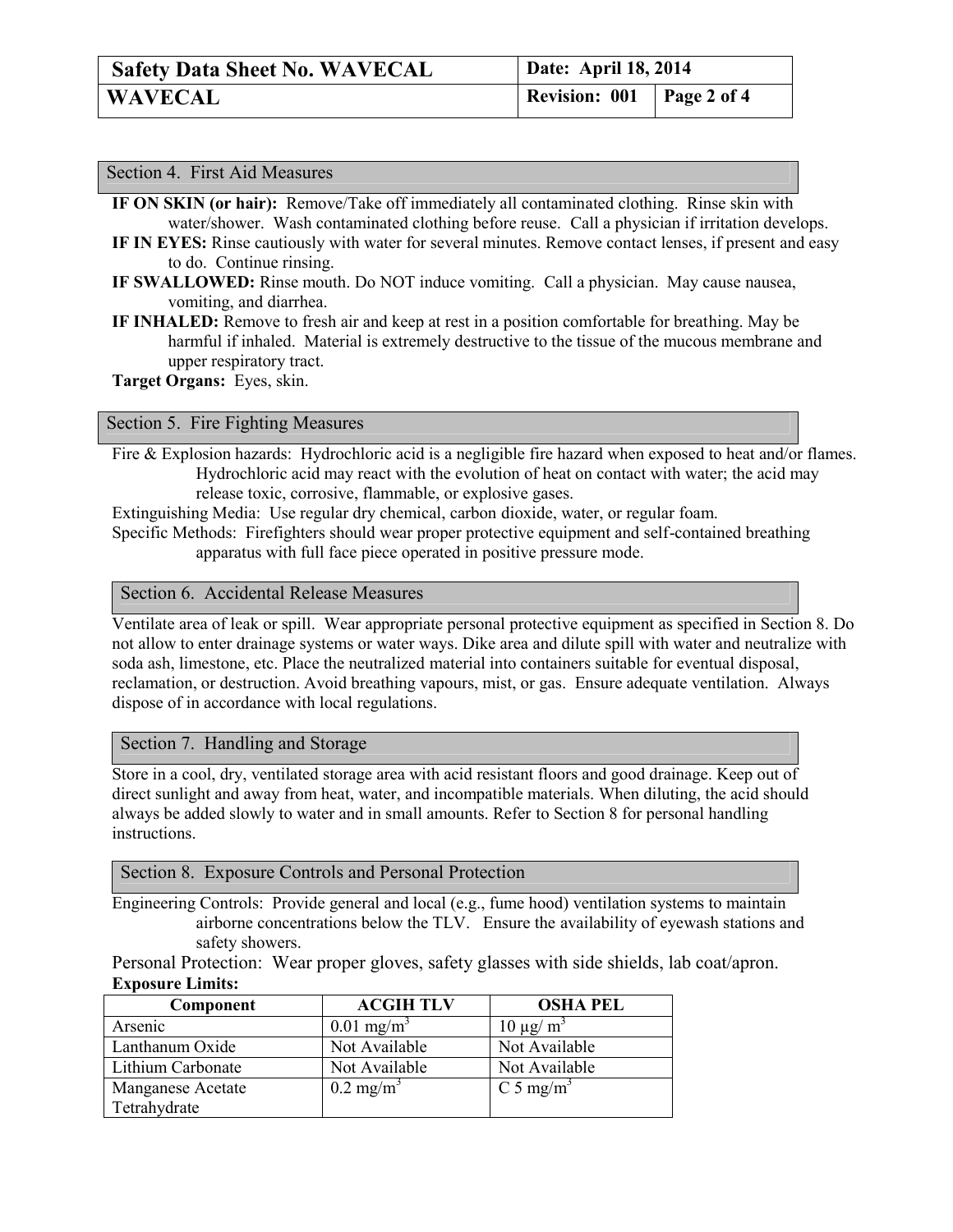| <b>Safety Data Sheet No. WAVECAL</b> | Date: April 18, 2014             |  |
|--------------------------------------|----------------------------------|--|
| <b>WAVECAL</b>                       | <b>Revision: 001 Page 3 of 4</b> |  |

| Molybdenum          | 5 mg/m <sup>3</sup>   | 5 mg/m <sup>3</sup>  |
|---------------------|-----------------------|----------------------|
| Nickel              | 1.5 mg/m <sup>3</sup> | 1 mg/m <sup>3</sup>  |
| Ammonium Dihydrogen | Not Available         | Not Available        |
| Phosphate           |                       |                      |
| Potassium Nitrate   | Not Available         | Not Available        |
| Scandium Oxide      | Not Available         | Not Available        |
| Sodium Carbonate    | Not Available         | Not Available        |
| Sulfuric Acid       | 5 mg/m <sup>3</sup>   | 1 mg/m <sup>3</sup>  |
| Hydrochloric Acid   | C 2ppm                | C 5ppm               |
|                     |                       | C $7 \text{ mg/m}^3$ |

## Section 9. Physical and Chemical Properties

Physical State: Liquid Color: Clear, colorless to grey liwuid Odor: Odorless to a faint pungent odor Odor threshold: None pH: <2 Melting point: N/A Freezing Point: N/A Boiling Point: Approximately 100°C Flash point: N/A Evaporation rate: N/A Flammability: N/A Explosion limits: N/A Vapor Pressure (mm): N/A Vapor Density (air+1): N/A Relative density:  $(H<sub>2</sub>O = 1)$ : Approximately 1.0 Solubility in  $H_2O$ : Complete Auto ignition temperature: N/A Decomposition temperature: N/A Molecular Weight: N/A

Section 10. Stability and Reactivity

Stability Indicator: YES Conditions to Avoid: Metals, hydroxides, carbonates, cyanides Incompatibles: Strong oxidizing agents Hazardous Decomposition Products: When heated to decomposition, emits toxic hydrogen chloride fumes and will react with water or steam to produce heat and toxic and corrosive fumes. Thermal oxidative decomposition produces toxic chlorine fumes and explosive hydrogen gas. Hazardous Polymerization: Will not occur.

Section 11. Toxicological Information

May affect skin, mucous membranes and eyes. Swallowing may lead to a negative effect on mouth and throat and to the risk of perforation or the corrosion of esophagus and stomach. . **RTECS#** HCl:MW4025000 As: CG0525000 KNO<sub>3</sub>: TT3700000 La<sub>2</sub>O<sub>3</sub>: OE5330000